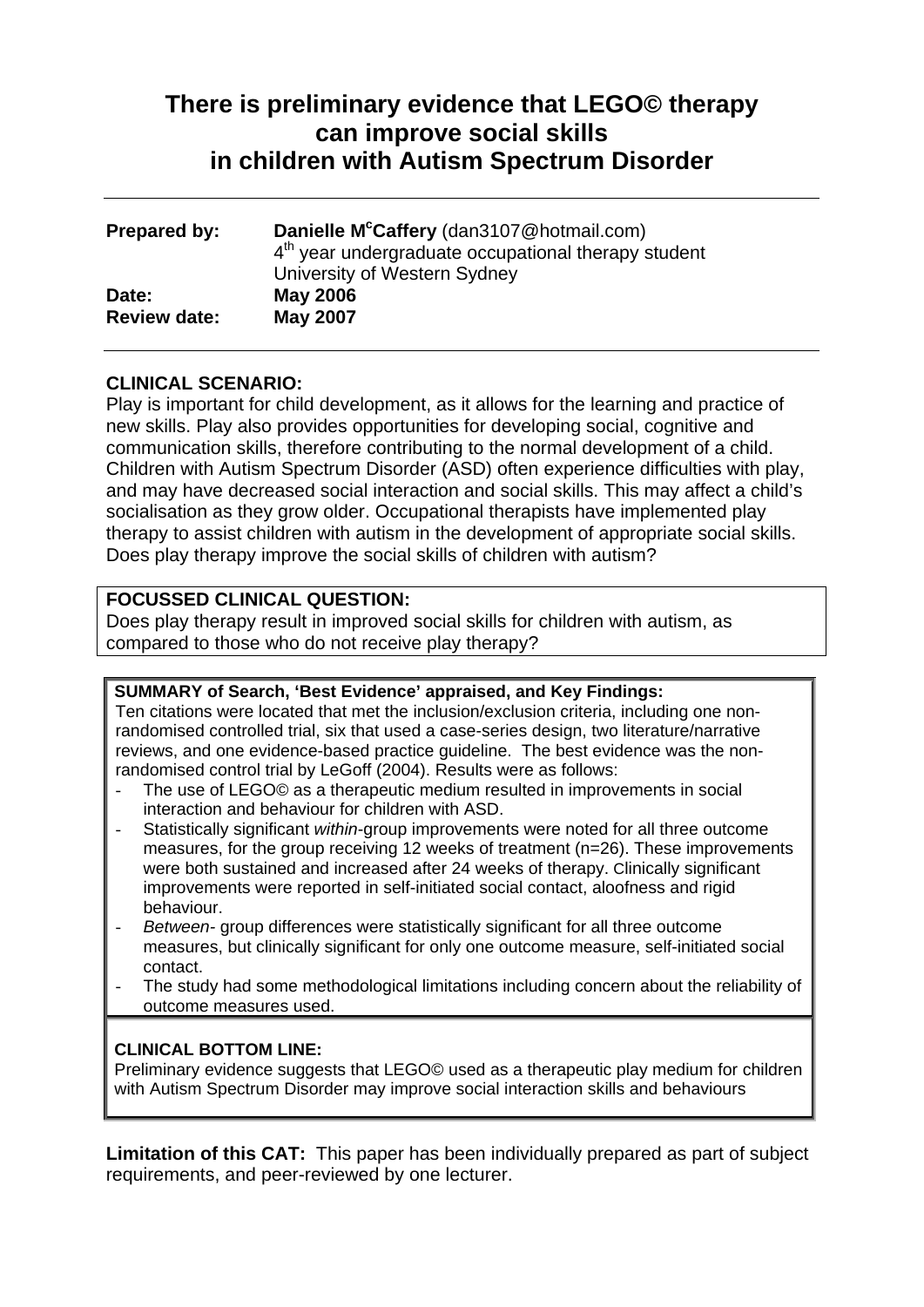### **SEARCH STRATEGY:**

Using the levels of evidence defined by the Oxford Centre for Evidence-based Medicine (Phillips et al., 1998) the search strategy aimed to locate the best available evidence:

- Level 1a: Systematic reviews of randomised control trials
- Level 1b: Individual randomised control trials
- Level 2a: Systematic reviews of cohort studies
- Level 2b: Individual cohort studies and low quality RCT's
- Level 3a: Systematic review of case-control studies
- Level 3b: Case-control studies and non-randomised controlled trials
- Level 4: Case-series and poor quality cohort and case-control studies
- Level 5: Expert opinion

### **Terms used to guide Search Strategy:**

- **P**atient/Client Group: Children with Autistic Spectrum Disorder, autism, autistic, autistic disorder, pervasive developmental disorder, paediatrics, pediatrics
- **Intervention: play therapy, play**
- **C**omparison: Nil
- **O**utcome(s): Social skills, socialisation, social interaction

| <b>Databases and sites</b><br>searched                                                                                                                                                                                                        | <b>Search Terms</b>                                                                                                                       | <b>Limits used</b>                                             |
|-----------------------------------------------------------------------------------------------------------------------------------------------------------------------------------------------------------------------------------------------|-------------------------------------------------------------------------------------------------------------------------------------------|----------------------------------------------------------------|
| <b>Clinical guideline Sites</b><br>- National Health and<br><b>Medical Council</b><br>- New Zealand Guidelines<br>- National guidelines<br>clearinghouse<br>- UK guidelines<br>- Scottish Intercollegiate<br><b>Guidelines Network (SIGN)</b> | autism, autistic, autistic spectrum<br>disorder, play therapy, occupational<br>therapy                                                    | Exact phrase 'play<br>therapy'                                 |
| <b>Systematic review sites</b><br>Cochrane library,<br>OTseeker, PEDro                                                                                                                                                                        | autism, autistic, children, pediatrics,<br>paediatrics, play therapy, play,<br>occupational therapy, social skills,<br>social interaction |                                                                |
| <b>General Databases</b><br>EBSCO (CINAHL, ERIC,<br>PsycARTICLES,<br>PsychINFO), PubMed,<br>Google Scholar, ProQuest                                                                                                                          | autism, autistic, children, pediatrics,<br>paediatrics, play therapy, play,<br>occupational therapy, social skills,<br>social interaction | Full text or links to full<br>text<br>English<br><b>Humans</b> |
| <b>Specific Websites</b><br>Autism Spectrum Australia<br>(ASPECT)                                                                                                                                                                             | occupational therapy, play therapy,<br>social skills                                                                                      |                                                                |
| Autism Journal                                                                                                                                                                                                                                | play therapy, social skills, social<br>interaction                                                                                        |                                                                |
| <b>UWS Library- Journal</b><br>articles                                                                                                                                                                                                       | autism, play therapy, children,<br>occupational therapy                                                                                   |                                                                |
| Reference lists from<br>journal articles                                                                                                                                                                                                      | autism, play therapy, social skills, social<br>interaction                                                                                |                                                                |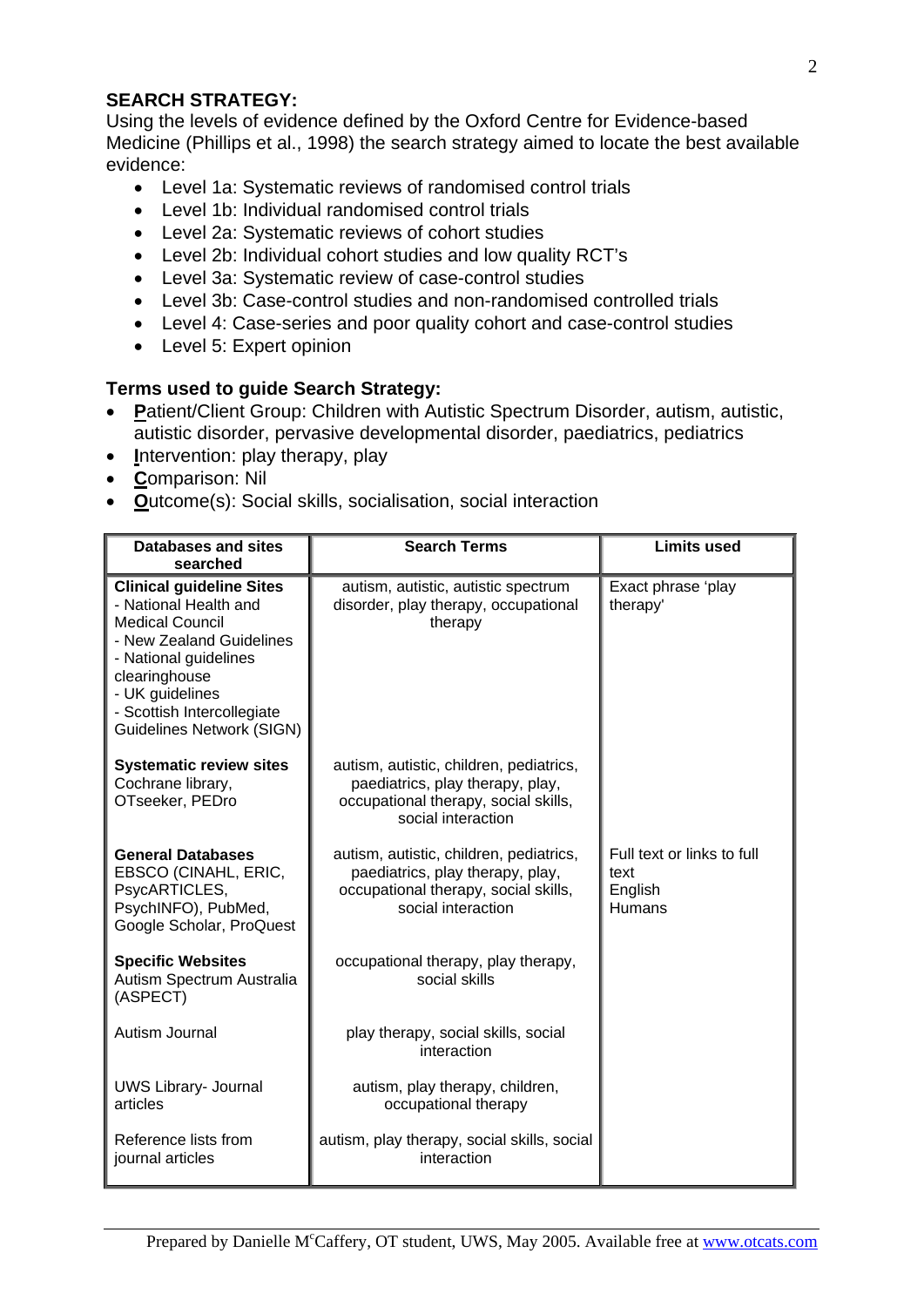### **INCLUSION and EXCLUSION CRITERIA**

Inclusion: Studies that involved play therapy as an intervention. Studies that involved social skills outcomes for children diagnosed with ASD.

Full text published/ Available in English

• Exclusion: Studies that did not involve play therapy Studies that involved children with other conditions Studies that did not target social skills as an outcome.

### **RESULTS OF SEARCH**

Ten citations were located and categorised as shown in Table 1 (based on Levels of Evidence, Centre for Evidence Based Medicine, 1998).

|  | Table 1: Summary of Study Designs of Articles retrieved |  |
|--|---------------------------------------------------------|--|
|  |                                                         |  |

| <b>Study Design/ Methodology</b>                                   | Level          | <b>Number</b>  | <b>Author (Year)</b>                                                                                                                                                                                                        |
|--------------------------------------------------------------------|----------------|----------------|-----------------------------------------------------------------------------------------------------------------------------------------------------------------------------------------------------------------------------|
| of Articles Retrieved                                              |                | <b>Located</b> |                                                                                                                                                                                                                             |
| Systematic reviews of<br>randomised control trials                 | 1a             | 0              |                                                                                                                                                                                                                             |
| Individual randomised control<br>trials                            | 1 <sub>b</sub> | $\Omega$       |                                                                                                                                                                                                                             |
| Systematic reviews of cohort<br>studies                            | 2a             | $\Omega$       |                                                                                                                                                                                                                             |
| Individual cohort studies and<br>low quality RCT's                 | 2 <sub>b</sub> | 0              |                                                                                                                                                                                                                             |
| Systematic review of case-<br>control studies                      | 3a             | $\overline{0}$ |                                                                                                                                                                                                                             |
| Case-control studies and non-<br>randomised controlled trials      | 3 <sub>b</sub> | 1              | 1. (LeGoff, 2004)                                                                                                                                                                                                           |
| Case-series and poor quality<br>cohort and case-control<br>studies | 4              | 6              | 2. (Goldstein & Cisar, 1992)<br>3. (Koegel, Werner, Vismara, & Kern<br>Koegel, 2005)<br>4. (Kok, Kong, & Bernard-Opitz, 2002)<br>5. (Stahmer, 1995)<br>6. (Thomas & Smith, 2004)<br>7. (Thorp, Stahmer, & Schreibman, 1995) |
| Expert opinion including<br>literature/narrative reviews.          | 5              | 2              | 8. (Arthur, Bochner, & Butterfield, 1999)<br>9. (Rogers, 2000)                                                                                                                                                              |

One evidence-based guidelines was also found (Roberts, 2003).

#### **BEST EVIDENCE**

The study by LeGoff (2004) was identified as the 'best' evidence and selected for critical appraisal. Reasons for selecting this study were:

- The research paper addressed the clinical question- compared one type of play therapy to no therapy, primary outcome measure was social skills, participant group included children with autism.
- Highest level of evidence found
- Recent research (2004)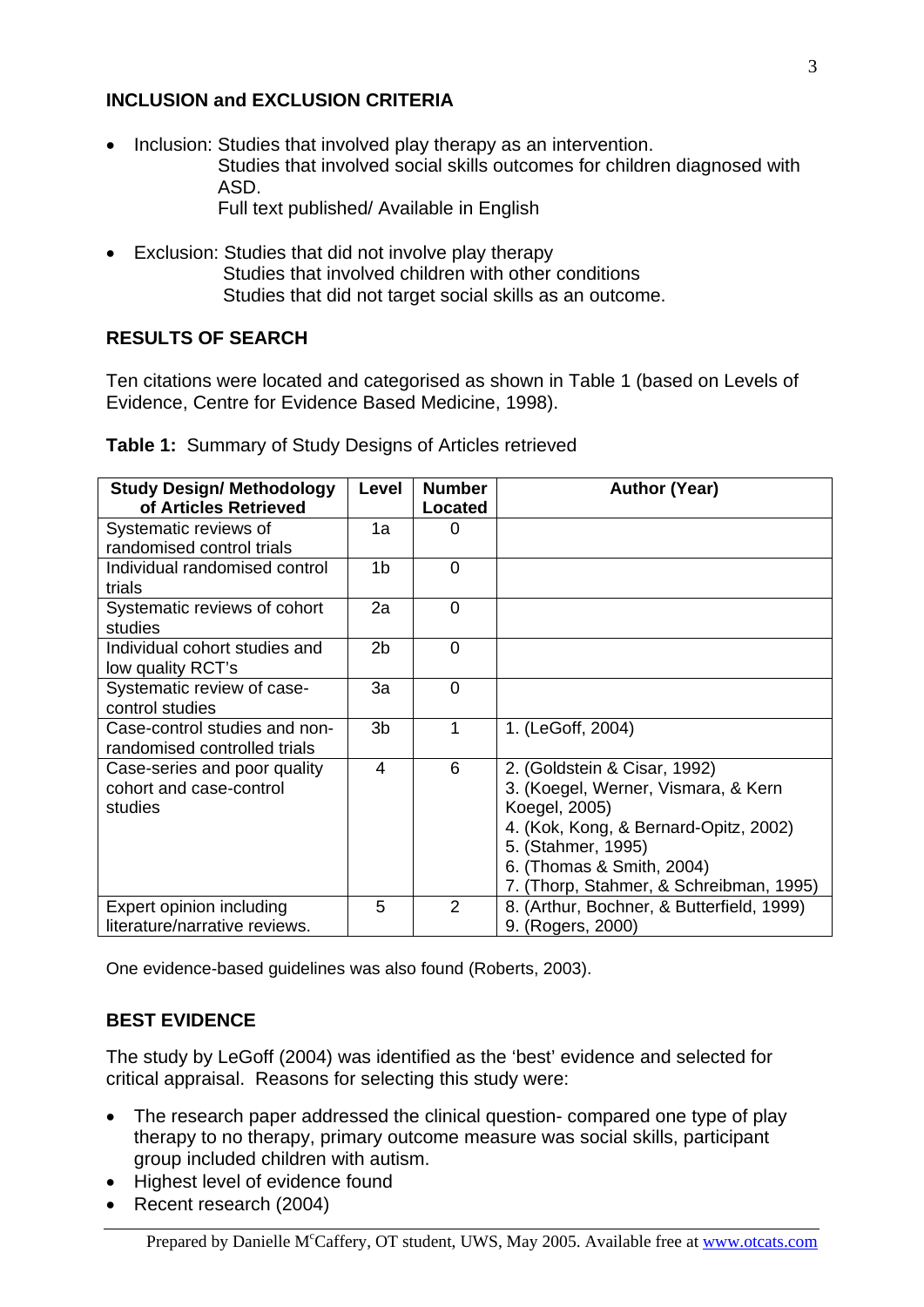### **SUMMARY OF BEST EVIDENCE**

**Table 2.** Description and appraisal of non-randomised control study by LeGoff (2004)

#### **Aim of the Study:**

To assess the efficacy of individual and group LEGO© play in improving the social skills of children with ASD.

**Study Design**: This study appears to be a non-randomised controlled trial, with a waiting list control group. N=47. No subject, therapist or assessor blinding. Allocation was not random or concealed. Outcomes were measured for the first (experimental) group at baseline (week 0), after 12 weeks waiting period (C1, week 12), and after 12 weeks of treatment (T1, week 24). For the second (control) group, outcomes were measured at baseline (week 0), after 24 weeks waiting period (C2, week 24), and after 24 weeks of treatment (T2, week 48). No measurements were taken for the second (control) group at 12 weeks. There was only a true control group for 24 weeks, as after this period both groups had received treatment.

|  |  |  |  | Table 2.1 Summary of group treatment regimes/times |
|--|--|--|--|----------------------------------------------------|
|--|--|--|--|----------------------------------------------------|

|                        | <b>Weeks 1-12</b> | <b>Weeks 12-24</b> | <b>Weeks 24-36</b> | <b>Weeks 36-48</b>                            |
|------------------------|-------------------|--------------------|--------------------|-----------------------------------------------|
| Group 1 (TP1), $n=26$  | No treatment      | 12 weeks treatment |                    | $\leftarrow$ No treatment                     |
| Group 2 (TP2)*, $n=21$ |                   |                    |                    | $\leftarrow$ 24 weeks treatment $\rightarrow$ |

*\* Control group* 

**Setting: Researcher's office, in the LEGO© Room, United States of America.** 

**Participants: N= 47, children diagnosed with Autism Spectrum Disorder (ASD).** Asperger's Disorder (AS), or Pervasive Developmental Disorder Not Otherwise Specified (PDD-NOS). Children were recruited for the study following referral to the researcher's private practice. Eligibility criteria included no severe behaviour problems (eg. aggression), and responsiveness to the medium. Convenience sample.

*Key demographics*: 34 males, 13 females, between the ages of six and 16 years (mean age= 10 years six months,  $SD = 2.8$ ). All children had been on the waiting list for treatment for at least three months, with 21 subjects on the waiting list for six months. Children were allocated to each group according to the availability of therapy.

*Baseline Equivalence*: There was a large age range with considerably more males than females (Experimental group, n=26, 19 males:7 females; Control group, n=21, 15 males:6 females), significant differences in waiting list times, and differences in the children's medications, therefore the two groups were not comparable at baseline. However analysis conducted by the author found that differences in age, gender and waiting period would not affect outcome scores.

Two subjects out of 49 did not complete the 12 weeks of TP1 due to family relocation, and therefore were not included in number of participants and data analysis.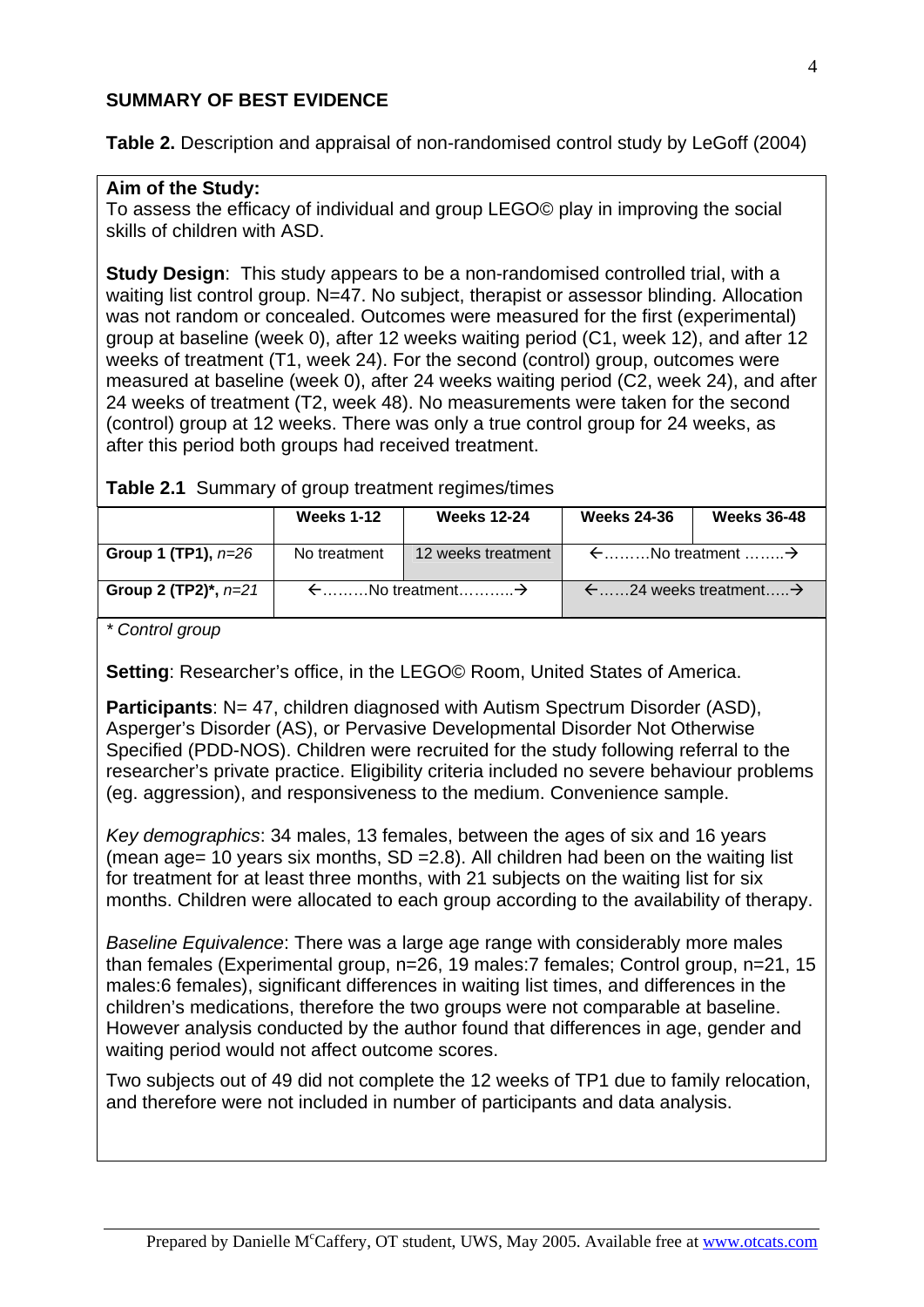**Intervention Investigated**: All 47 subjects were described as serving as "their own control group" for three months (12 wks) whilst on a waiting list, with 21 subjects serving as "their own control group" for six months (24 wks) while on the waiting list. During this time the subjects did not receive any play therapy.

Two treatment groups were established, with subjects being allocated to groups according to the waiting list duration.

*Control (n=21):* Subjects in the Treatment Phase 2 group (TP2) waited 24 weeks, then received 24 weeks of treatment (referred to as the Control group in this CAT).

*Experimental (n=26):* The 26 participants in Treatment Phase 1 group (TP1) waited 12 weeks then received 12 weeks of treatment (referred to as the Experimental group in this CAT). Each week, the subjects each received one individual LEGO© therapy session for 60 minutes, and one LEGO© Club group session for 90 minutes. Treatment was provided in the researcher's office, in the LEGO© Room. The therapy sessions were conducted by the researcher, with therapeutic aides and graduate students helping on occasions.

#### **Outcome Measures**:

The author did not indicate which of the three outcome measures was considered the *primary* outcome measure. As the aim of the study was to examine the effect of LEGO© therapy on social skills, a measure of social skills (SISC) will be considered the *primary* outcome measure for the following reasons: The GARS-SI measures social interaction, but has reported psychometric problems. The SI subscale has not been established empirically as a measure of clinical change. The DSI measures duration of social interaction, but does not measure the number of interactions per hour, only the average duration of each interaction, and therefore does not provide a clear measure of social competence. The SISC measures a component of social competence and has moderate reliability.

#### *Primary Outcome Measure:*

*Self-initiated social contact (SISC)-* frequency count of number of self-initiated social contact during a half-hour observation. Criteria for a self-initiated social contact included those which were unprompted, not part of a daily routine or activity, where there was a clear attempt to communicate either verbally or non-verbally, the peer was of the same age, and it was not a reciprocal response to another child's approach. This measure was taken during play-time after lunch. Observations were recorded by the researcher or a qualified behavioural observer (eg. graduate student or therapist), and expressed as number of contacts per ½ hour.

#### *Secondary Outcome Measures:*

*Duration of social interactions (DSI)-* the average duration of social interactions during a one hour period. This measure was taken during after-school recreation time and recorded in seconds/interaction. Criteria for interactions included that the event must have been a clear social interaction and not part of a daily routine, involved no adult supervision or prompting, the subject must be involved in an activity continuously for more than 30 seconds and it was clearly interactive play and an ongoing exchange. The study did not report who took this measure.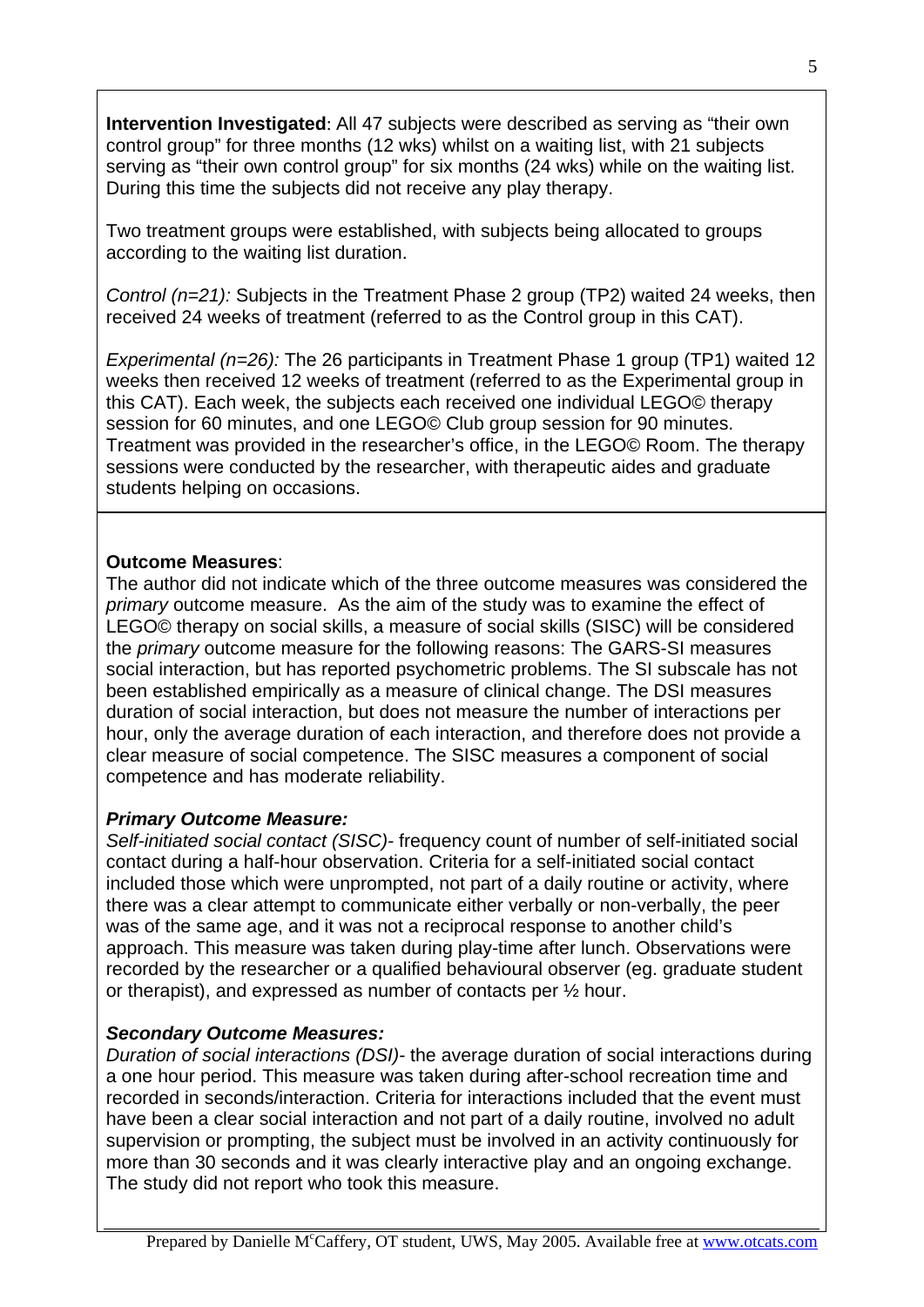*Aloofness and rigid behaviour-* measured by the Social Interaction subscale of the Gilliam Autism Rating Scale (GARS-SI). The maximum raw score is 42, however this is then converted into a standard score with a range of 1-20, with 10 representing an average level of disturbance of social interaction for a child with an autistic disorder. This measure was administered during intake and follow-up evaluations, and based on parent, therapist and teacher input. A lower score on this scale indicates improvement.

# **Main Findings:**

**Table 3:** Mean *within***-group** differences in social interaction for **Group One** (Experimental group, n=26) from C1 (week 12) to T1 (week 24), following 12 weeks of treatment. Results adapted from Table III. (LeGoff, 2004, p. 566).

|                | <b>Baseline</b><br>Mean Score<br>(SD) | C1 (Wk 12)<br>Mean Score<br>(SD) | <b>Mean Difference</b><br><b>Baseline-Wk 12</b><br>$(95\% \, \text{Cl})$ | T1 (Wk 24)<br>Mean Score<br>(SD) | <b>Mean Difference</b><br>C1 - T1 (95% CI) | P-value |
|----------------|---------------------------------------|----------------------------------|--------------------------------------------------------------------------|----------------------------------|--------------------------------------------|---------|
| <b>GARS-SI</b> | 10.15(1.47)                           | 10.25 (1.39)                     | $*+0.1$ (-0.7 to 0.9)                                                    | 8.87(1.56)                       | *-1.38 (-0.6 to -2.2)                      | p<0.01  |
| <b>SISC</b>    | 2.53(1.9)                             | 2.40(1.99)                       | $*$ -0.13 (-1.2 to 1.0)                                                  | 4.06(1.72)                       | $*+1.66$ (0.6 to 2.7)                      | p<0.01  |
| <b>DSI</b>     | 19.83 (12.89)                         | 21.00 (12.04)                    | $*+1.17$ (-5.8 to 8.1)                                                   | 36.55 (13.18)                    | *+15.55 (8.5 to 22.6)                      | p<0.01  |

*\* Calculated by D.M<sup>c</sup> Caffery from original paper. Index*: C1= week 12, T1= week 24, CI= confidence interval, SD= standard deviation

**Table 4:** Mean *within***-group** differences in social interaction for **Group Two** (Control group, n=21) from C2 (week 24) to T2 (week 48), following 24 weeks of treatment. Results adapted from Table III. (LeGoff, 2004, p. 566).

|                | <b>Baseline</b><br>Mean Score<br>(SD) | C <sub>2</sub> (Wk 24)<br>Mean Score<br>(SD) | <b>Mean Difference</b><br><b>Baseline- Wk 24</b><br>$(95% \, \text{Cl})$ | T2 (Wk 48)<br>Mean Score<br>(SD) | <b>Mean Difference</b><br>$C2 - T2$<br>$(95% \, \text{Cl})$ | Р-<br>value |
|----------------|---------------------------------------|----------------------------------------------|--------------------------------------------------------------------------|----------------------------------|-------------------------------------------------------------|-------------|
| <b>GARS-SI</b> | 10.15(1.47)                           | 10.00 (1.69)                                 | $*$ -0.15 (-1.1 to 0.8)                                                  | 7.19(1.29)                       | $*$ -2.81 (-1.9 to -3.7)                                    | p < 0.01    |
| <b>SISC</b>    | 2.53(1.9)                             | 2.40(1.99)                                   | $*$ -0.13 (-1.3 to 1.1)                                                  | 4.38 (1.28)                      | $*+1.98$ (0.9 to 3.0)                                       | p < 0.01    |
| <b>DSI</b>     | 19.83 (12.89)                         | 19.71 (9.17)                                 | *-1.12 (-7.1 to 6.9)                                                     | 55.71 (20.60)                    | $*+36$ (26.1 to 45.9)                                       | p < 0.01    |

\* *Calculated by D.Mc Caffery from original paper*.

*Index*: C2= week 24, T2= week 48, CI= confidence interval, SD= standard deviation.

**Statistically Significant Results:** As shown in Tables 3 and 4, there were statistically significant *within-group* differences (i.e not likely to be due to chance) on all three outcome measures, for both groups after the LEGO play therapy had been provided. Statistically significant improvement was found in T1 and T2, whilst scores only slightly changed during the control (waiting list) period (no statistically significant difference) for both groups.

#### **Original Authors' Conclusions:**

LEGO© as a therapeutic medium resulted in both statistically and clinically significant improvements in the social skills of children with ASD after 12 weeks of therapy. These improvements were sustained and increased after 24 weeks of therapy.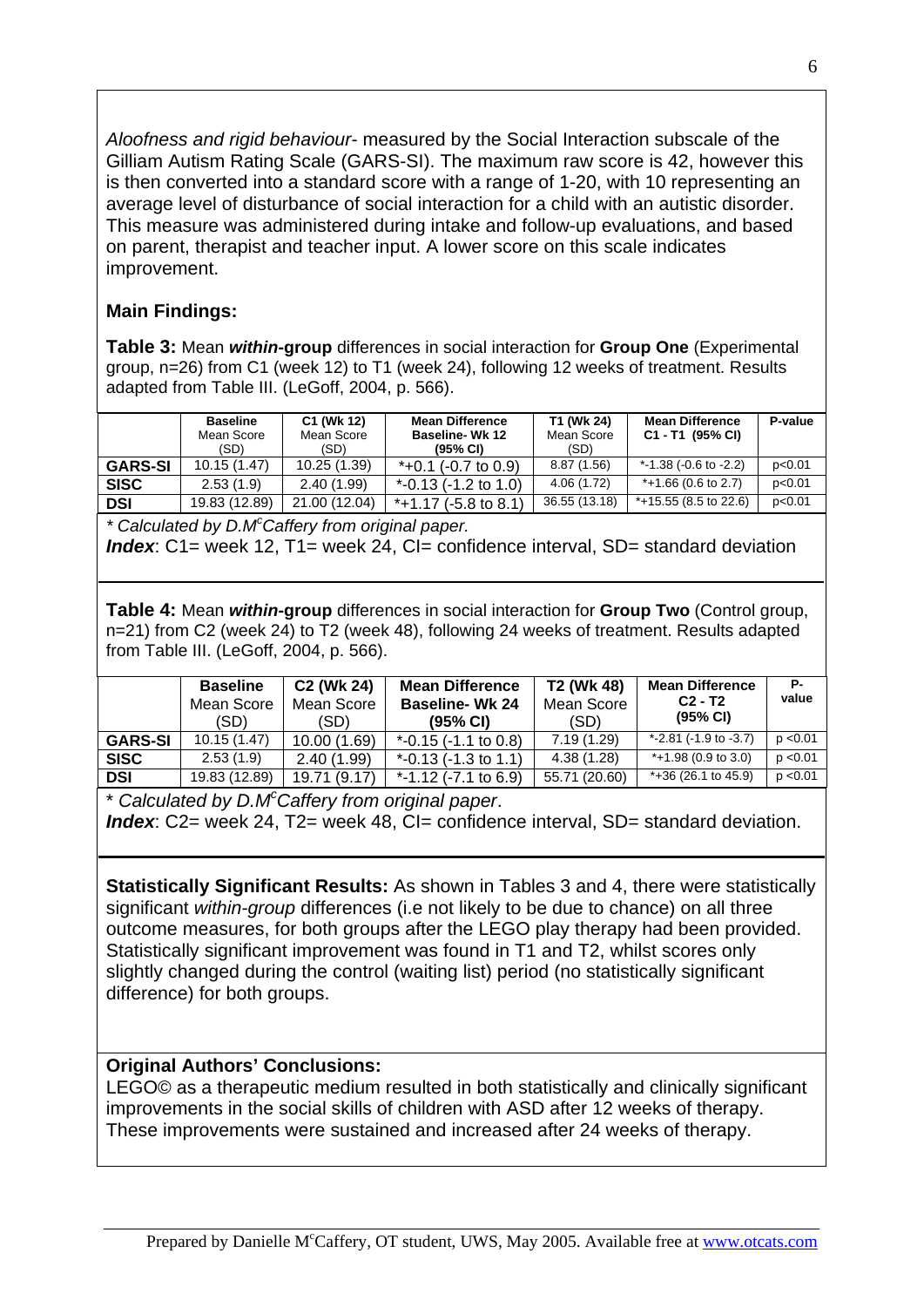### **Critical Appraisal**

#### **Validity:**

Relevant background literature was reviewed, and the need for the study was justified. Study design was appropriate for the study question, comparing play therapy with no therapy, focusing on social competence as the primary outcome. However, a single control group would have been more appropriate to accurately test treatment outcomes, as compared to subjects serving as their own control group. No power calculations were reported. Ethics procedures were not described. Intervention was described in detail and could be replicated in occupational therapy practice. Participant drop-outs were reported and reasons given.

PEDro score  $= 3/10$ .

#### *Potential Biases:*

No subject, therapist or assessor blinding.

No random or concealed allocation of subjects to the two groups- potential for children with greater impairments to be allocated to control or experimental group.

Subjects were referred to the study, therefore potential for referral bias.

 Subjects were excluded from the study if not responsive to the medium, therefore potential for sample bias.

 Co-Interventions - some subjects were taking medications, which may influence outcomes i.e medication may increase their behaviour and social skills. Furthermore, the study did not identify whether children were receiving other therapy programs or services, therefore potential for cointervention.

 Two different control group waiting times (three months versus six months) allows potential for maturation effects and also cointervention, which may have accounted for treatment effect.

 Potential for selection bias, as there was no clear description of how subjects were allocated a group and therefore a waiting list duration period.

 Subjects were not comparable at baseline for age, gender, language impairment and waiting period (see baseline equivalence on p.4 of this report).

 Baseline assessments were not recorded for each group separately, therefore potential for the children in the treatment group to have better social skills before treatment began.

*Outcome Measures:* 

Moderate to good inter-rater and test-retest reliability was found for SISC and DSI (SISC: r= .866, DSI: r= .825).

Test-retest reliability: SISC: r= .861, DSI: r= .797 (r above 0.7 is good reliability).

 GARS has reported psychometric problems; the SI subscale has not been established empirically as a measure of clinical change. Analysis was completed to test sensitivity to change, correlation with the Vineland Adaptive Behaviour Scale Socialization Domain was statistically significant p<.01.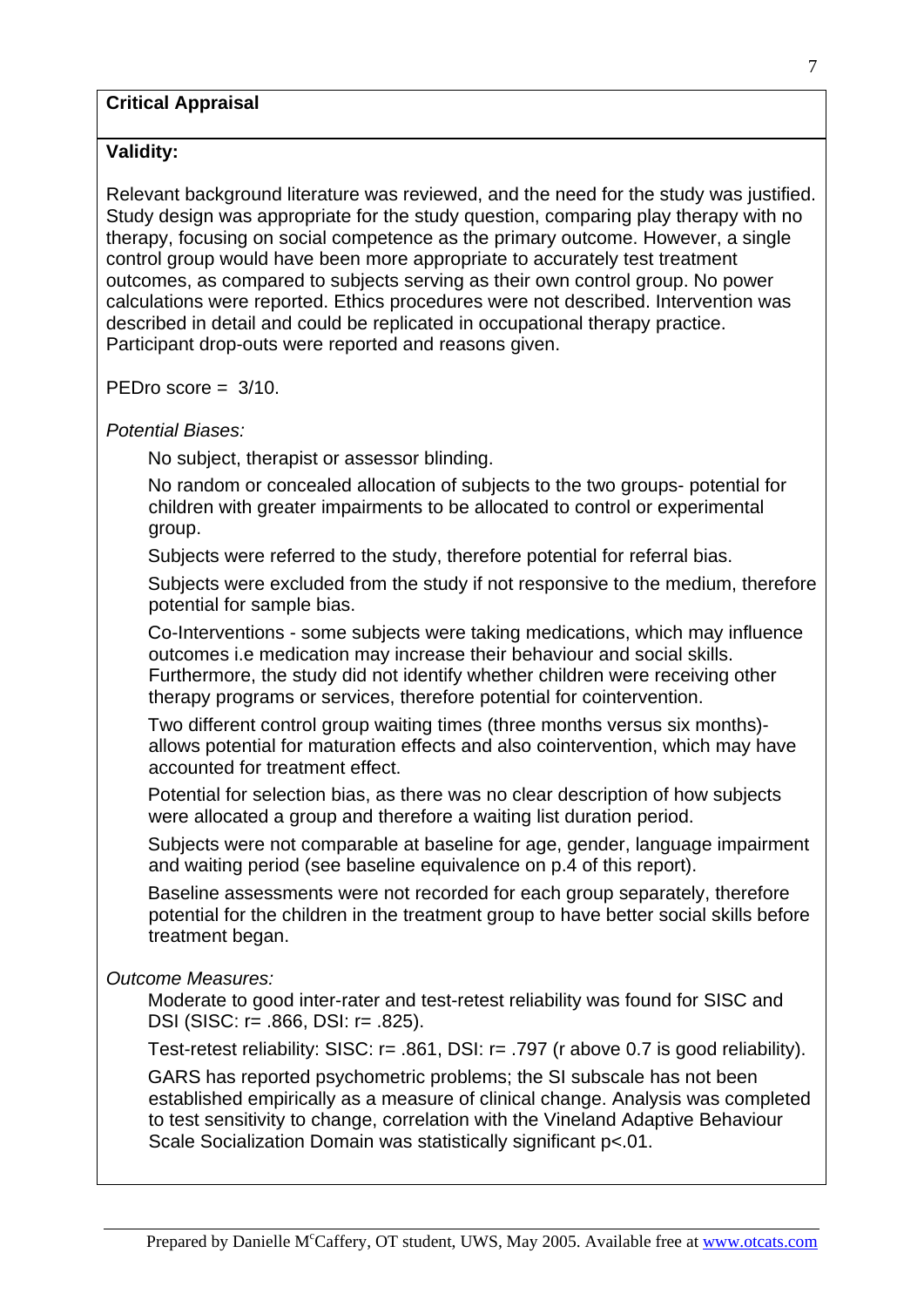#### **Interpretation of Results***:*

The author described changes in social interaction scores on all three measures as clinically significant, but did not present an explanation of what the minimal clinically significant score was. Results for GARS-SI showed improvements of 6.9% and above. For the SISC scale, results showed an improvement of almost twice as many contacts in a half hour duration following treatment, therefore this would be of value and a clinically important outcome for the client. For the DSI scale, results were almost twice the duration of social interaction following treatment, which the author considered clinically significant. However, mean difference in the number of seconds' duration is still very small considering the age of the subjects. For these reasons, change in duration of social interaction is not regarded as a clinically significant change.

Treatment was found to be statistically significant in all three outcome measures, however only clinically significant in two outcome measures.

#### **Within-Group Differences:**

*GARS-SI:* Large decreases were found in scores. For group one, from C1 (10.25) to T1 (8.87) a decrease was found of *1.38 (6.9% decrease),* with a small 95% confidence interval around the mean of 0.6 to 2.2. For group two, from C2 (10.00) to T2 (7.19) a decrease of *2.81 (14.05% decrease)* was found, with a small 95% confidence interval of 1.9 to 3.7. Both results from C1 to T1 and C2 to T2 were statistically and clinically significant. However, results from C2 to T2 were greater than from C1 to T1, indicating that a longer duration of treatment results in greater improvements in social behaviour.

*SISC:* Following 12 weeks of treatment, T1 subjects in group one improved from 2.4 to 4.06 number of contacts per ½ hour (95% CI, 0.6 to 2.7), which is almost twice as many contacts per  $\frac{1}{2}$  hour. In group two, T2 subjects increased by 1.98 SISC points, from 2.40 to 4.38 (95% CI, 0.9 to 3.0), again that is nearly twice as many contacts per ½ hour. This shows a statistically and clinically important improvement for both groups following treatment, with a slightly greater improvement made following a longer duration of treatment (T2 subjects). In contrast, from intake to control phase, subjects had a decrease in scores.

*DSI:* In group one, TP1 subjects improved their average duration of social interaction from 21.00 seconds to 36.55 seconds in 12 weeks, a mean increase of 15.55 seconds (95% CI, 8.5 to 22.6), which is almost twice the duration of social interaction. In group two, TP2 subjects increased from 19.71 seconds to 55.71 seconds in 24 weeks, a mean increase of 36 seconds (95% CI, 26.1 to 45.9), which is almost three times the duration of social interaction. This shows that a statistically important improvement was made following treatment, with a greater improvement found over a longer period of time (T2 subjects). In contrast, there was virtually no change in scores from intake to control phase. However, these results were not considered to be clinically significant, as the number of seconds duration that the subjects spent socially interacting with others is still very small, less than 60 seconds.

These results indicate greater improvements in social interaction and social behaviour are found following a longer duration of treatment. Overall, improvements in social behaviour patterns take longer than gains in initiating interaction.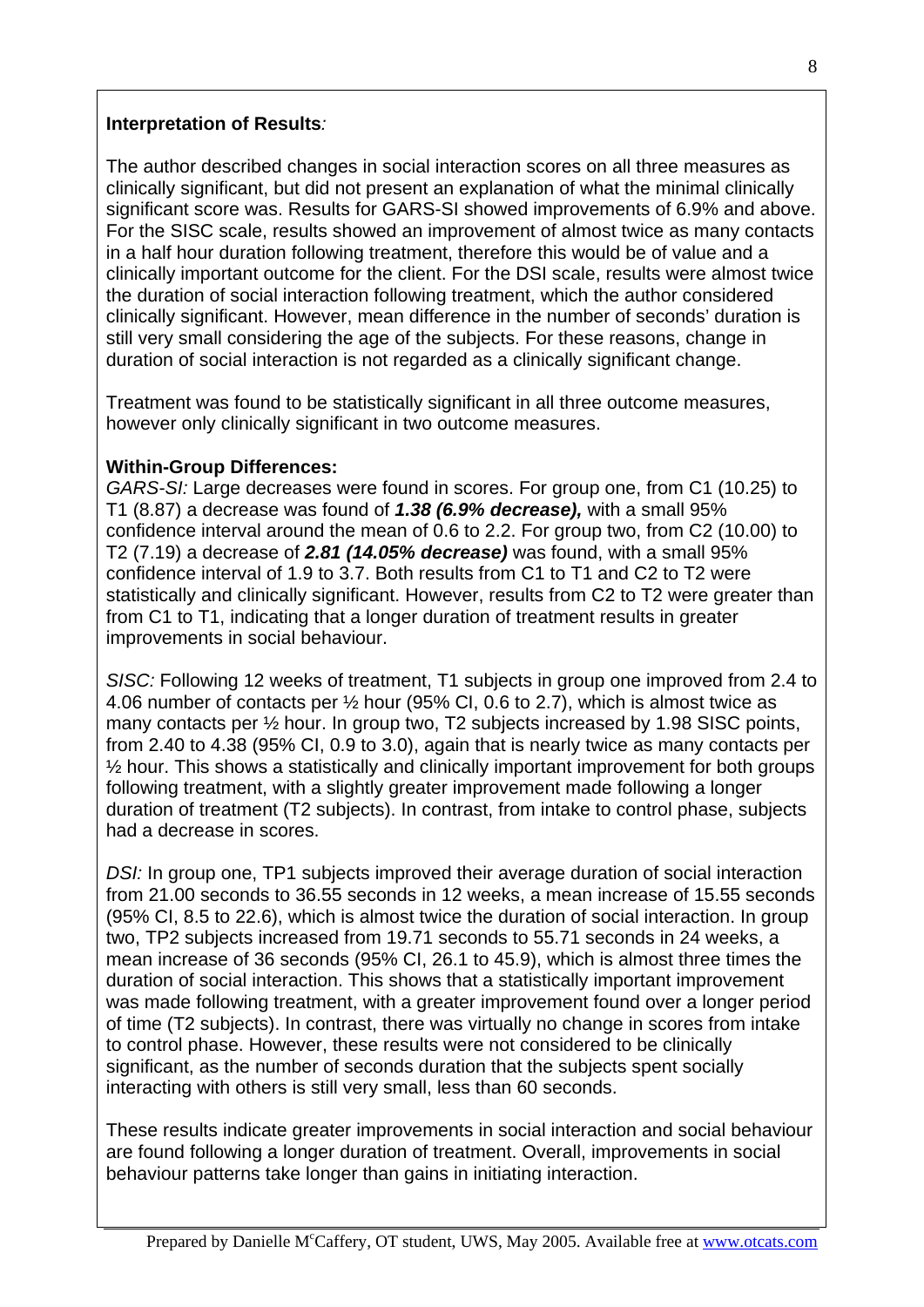# **BETWEEN- GROUP DIFFERENCES:**

The author did not provide comparisons between the groups. For the purpose of providing between-group comparisons in this critically appraised paper, data were analysed up to the 24 week period, as this is the only period where a true control group existed. Group one was labelled the experimental group, as during the 24 week period this group received 12 weeks of treatment. Furthermore, during this 24 week period, group two were serving as their own control group and received no therapy, and therefore will be labelled the control group.

**Table 5:** Between-group mean differences at 24 weeks for measurement of aloofness and rigid behaviour on the **GARS-SI scale**. Results adapted from Table III. (LeGoff, 2004, p. 566).

|                            | <b>GARS-SI (1-20)</b>                 |                                |                                |                                                         |  |  |
|----------------------------|---------------------------------------|--------------------------------|--------------------------------|---------------------------------------------------------|--|--|
|                            | <b>Baseline</b><br>Mean Score<br>(SD) | 24 weeks<br>Mean Score<br>(SD) | <b>Mean Change</b><br>(95% CI) | <b>Mean Difference</b><br>between groups at<br>24 weeks |  |  |
| Group 1: Exp Group         | 10.15(1.47)                           | 8.87(1.56)                     | $-1.28$ ( $-0.4$ to $-2.1$ )   | -1.13 (95% CI, -0.2 to<br>-2.1) in favour of the        |  |  |
| <b>Group 2: Control Gp</b> | 10.15(1.47)                           | 10.00 (1.69)                   | $-0.15$ ( $-1.1$ to 0.8)       | experimental group                                      |  |  |

For GARS-SI, a reduction of 1.13 points on a 20 point scale was found in favour of the experimental group (95% CI, -0.2 to -2.1). These children were slightly less aloof and rigid in their behaviour children in the control group. As the confidence interval did not cross the line of no effect, this indicates the difference between groups was statistically significant and did not occur by chance. Further, the 95% confidence interval was narrow, increasing certainty about the results. The mean difference between groups of –1.13 in favour of the experimental group was **not considered clinically significant**, as this represents a small change *(5.65%)* on a 20 point scale.

**Table 6:** Between-group mean differences at 24 weeks for number of self-initiated social contacts on the **SISC scale**. Results adapted from Table III *(LeGoff, 2004, p. 566).* 

|                            | <b>SISC</b> (number of contacts/half hour) |                         |                                |                                             |  |  |
|----------------------------|--------------------------------------------|-------------------------|--------------------------------|---------------------------------------------|--|--|
|                            | <b>Baseline:</b><br>Mean Score             | 24 weeks:<br>Mean Score | <b>Mean Change</b><br>(95% CI) | <b>Mean Difference</b><br>between groups at |  |  |
|                            | (SD)                                       | (SD)                    |                                | 24 weeks                                    |  |  |
| <b>Group 1: Exp Group</b>  | 2.53(1.9)                                  | 4.06(1.72)              | 1.53 $(0.5$ to 2.5)            | 1.66 (95% CI, 0.6 to<br>2.8) in favour of   |  |  |
| <b>Group 2: Control Gp</b> | 2.53(1.9)                                  | 2.40(1.99)              | $-0.13$ ( $-1.3$ to 1.1)       | experimental group                          |  |  |

For SISC, a difference of 1.66 self-initiated social contacts in favour of the experimental group (95% CI, 0.6 to 2.8) was found. As the confidence interval did not cross the line of no effect, this indicates the difference between groups was statistically significant and did not occur by chance. Further, the 95% confidence interval was narrow, indicating that we can be more certain about the results. The mean difference of 1.66 self-initiated social contacts in favour of the experimental group **was clinically significant** as during a half hour period almost double the number of social contacts was observed, when length of social contact is not known, and therefore would be considered an important change in social behaviour.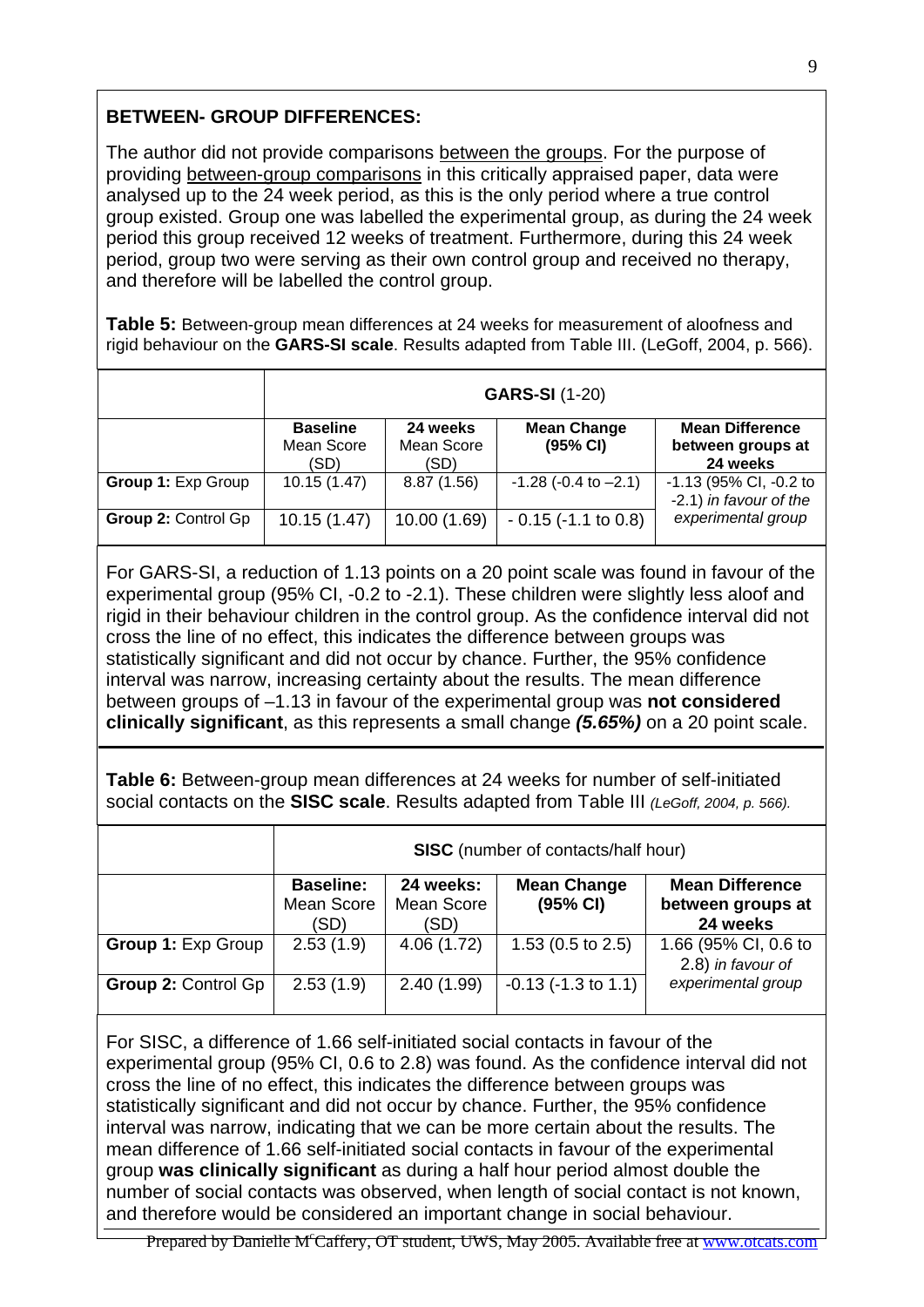**Table 7:** Between-group mean differences at 24 weeks for duration of social interactions on the **DSI scale** (seconds/interaction). Results adapted from Table III. (LeGoff, 2004, p. 566).

|                            | <b>DSI</b> (average duration of social interactions/one hour) |                                 |                                |                                                         |  |  |
|----------------------------|---------------------------------------------------------------|---------------------------------|--------------------------------|---------------------------------------------------------|--|--|
|                            | <b>Baseline:</b><br><b>Mean Score</b><br>(SD)                 | 24 weeks:<br>Mean Score<br>(SD) | <b>Mean Change</b><br>(95% CI) | <b>Mean Difference</b><br>between groups<br>at 24 weeks |  |  |
| <b>Group 1: Exp Group</b>  | 19.83 (12.89)                                                 | 36.55 (13.18)                   | 16.72 (9.5 to 24)              | 16.84 (95% CI,<br>10 to 23.7) in                        |  |  |
| <b>Group 2: Control Gp</b> | 19.83 (12.89)                                                 | 19.71 (9.17)                    | $-0.12$ ( $-7.1$ to 6.9)       | favour of exp group                                     |  |  |

For the DSI, a difference of 16.84 seconds in favour of experimental group (95% CI, 10 to 23.7) was found. As the confidence interval did not cross the line of no effect, this indicates the difference between groups was statistically significant and did not occur by chance. However the 95% confidence interval is very wide which makes us less certain that our clients would achieve the mean of 16.84 seconds (some could have a result of 10 seconds and others as high as 23 seconds). The mean difference between groups would **not be clinically significant**, as the mean difference was only 16.84 seconds, which is a short duration of time, and therefore not providing a clinically significant outcome for the subject.

As the study excluded children not responsive to the medium of LEGO©, these findings cannot be generalised to the wider population.

### **Summary/Conclusion:**

Although this study had limitations regarding methodology and outcome measures, findings suggest that the use of LEGO© as a therapeutic play medium resulted in improvements in social interaction and behaviour for children with ASD. Statistically significant improvements were found between groups in all three outcome measures, however clinically significant improvements were only found for self-initiated social contact (SISC scale).

# **IMPLICATIONS FOR PRACTICE, EDUCATION and FUTURE RESEARCH**

- The above study had limitations regarding methodology and reliability of outcome measures, however it represents the best evidence on the effectiveness of one type of play therapy (LEGO©) for improving the social skills of children with ASD aged between six and 16 years (mean age 10.6 years). Between-group differences were statistically significant for all outcome measures, but clinically significant for only one of the outcome measures- self-initiated social contact (SISC).
- LEGO© is a low cost intervention/equipment (\$50/tub) item which many parents already have. However the nature of how the LEGO© is used and the need for a therapist to be present versus parent, is a focus for future research.
- This study provides a stepping stone towards a larger study. Further, more rigorous research needs to be conducted to support these findings for use in occupational therapy practice, to determine the generalisability of findings, and to examine individual components of the intervention.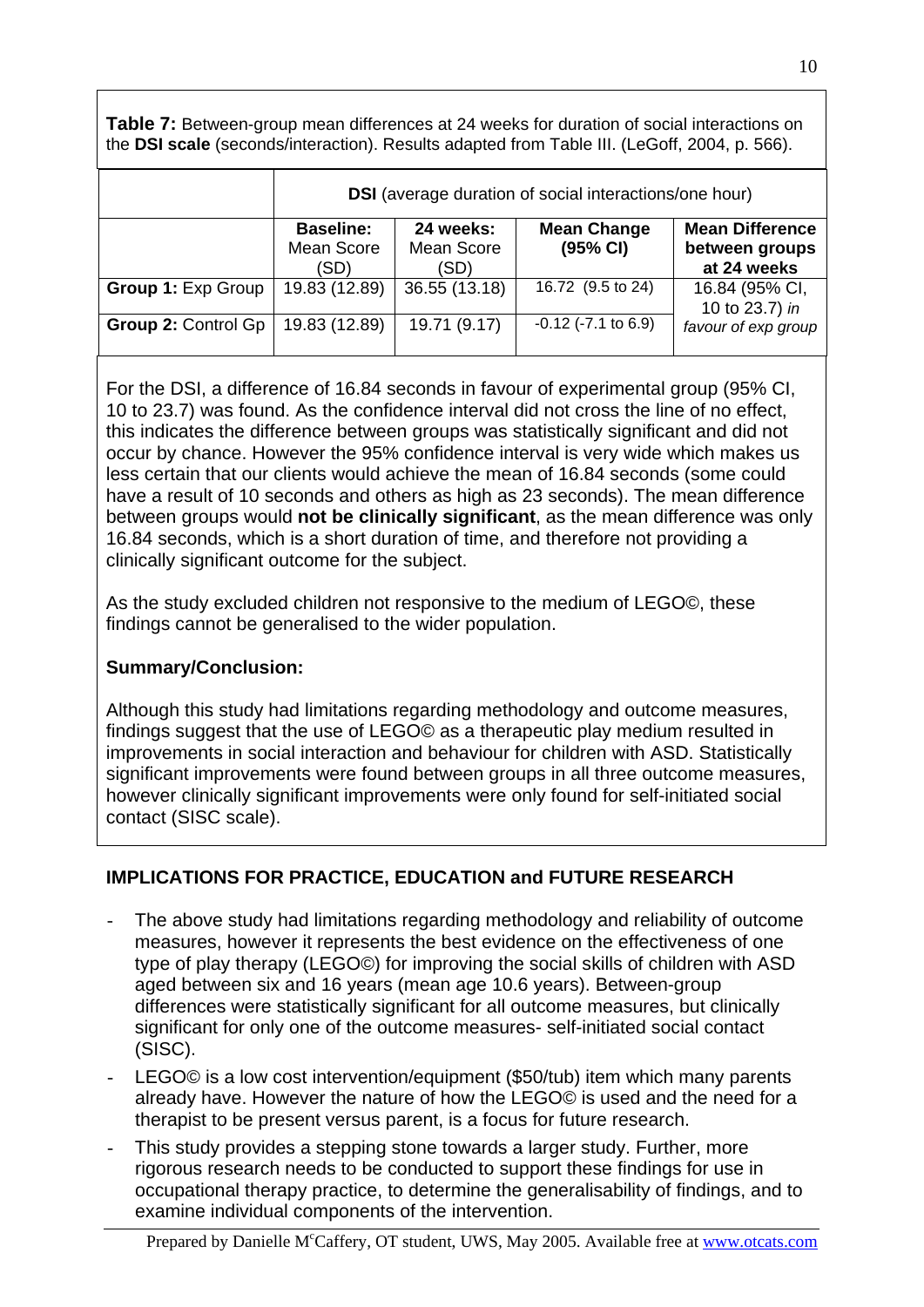- Outcome measures used only had moderate reliability and had some psychometric problems, however they were chosen as the best measures for use in measuring social competence for this client group. Further research and development of standardised outcome measures would prove useful for further research into this area.
- Although a detailed description was given, training in play therapy would be necessary for implementation in practice. Furthermore, this type of therapy is currently not taught in all university undergraduate curricula, therefore appropriate post graduate training would be required.
- Although this study found that differences in age and gender did not appear to affect outcome scores, it is important to consider the age and gender of children before using LEGO© therapy in practice, as not all children (particularly teenagers) will like LEGO© and therefore not all children will be responsive to this type of therapy.
- Safety issues concerning the use of small LEGO© pieces and young children (such as the risk of a child swallowing small pieces of LEGO©) must be acknowledged and appropriate supervision provided to ensure the safety of the child.
- Gains in social interaction were reported both in the therapy room and in unsupervised social situations outside of the therapy room.
- The use of LEGO© can be implemented in the home as well as during therapy sessions.

# **REFERENCES:**

### **Article critically appraised:**

1. LeGoff, D. B. (2004). Use of LEGO© as a therapeutic medium for improving social competence. *Journal of Autism and Developmental Disorders, 34*(5), 557-571.

### **Related articles not individually appraised:**

### **Level Four Evidence:**

- 2. Goldstein, H., & Cisar, L. (1992). Promoting interaction during sociodramatic play: Teaching scripts to typical preschoolers and classmates with disabilities. *Journal of Applied Behaviour Analysis, 25*(2), 265-280.
- 3. Koegel, R. L., Werner, G. A., Vismara, L. A., & Kern Koegel, L. (2005). The effectiveness of contextually supported play date interactions between children with autism and typically developing peers. *Research and Practice for Persons with Severe Disabilities, 30*(2), 93-102.
- 4. Kok, A. J., Kong, T. Y., & Bernard-Opitz, V. (2002). A comparison of the effects of structured play and facilitated play approaches on preschoolers with autism. *Autism, 6*(2), 181-196.
- 5. Stahmer, A. C. (1995). Teaching symbolic play skills to children with autism using pivotal response training. *Journal of Autism and Developmental Disorders, 25*(2), 123-141.
- 6. Thomas, N., & Smith, C. (2004). Developing play skills in children with autistic spectrum disorders. *Educational Psychology in Practice, 20*(3), 195-206.